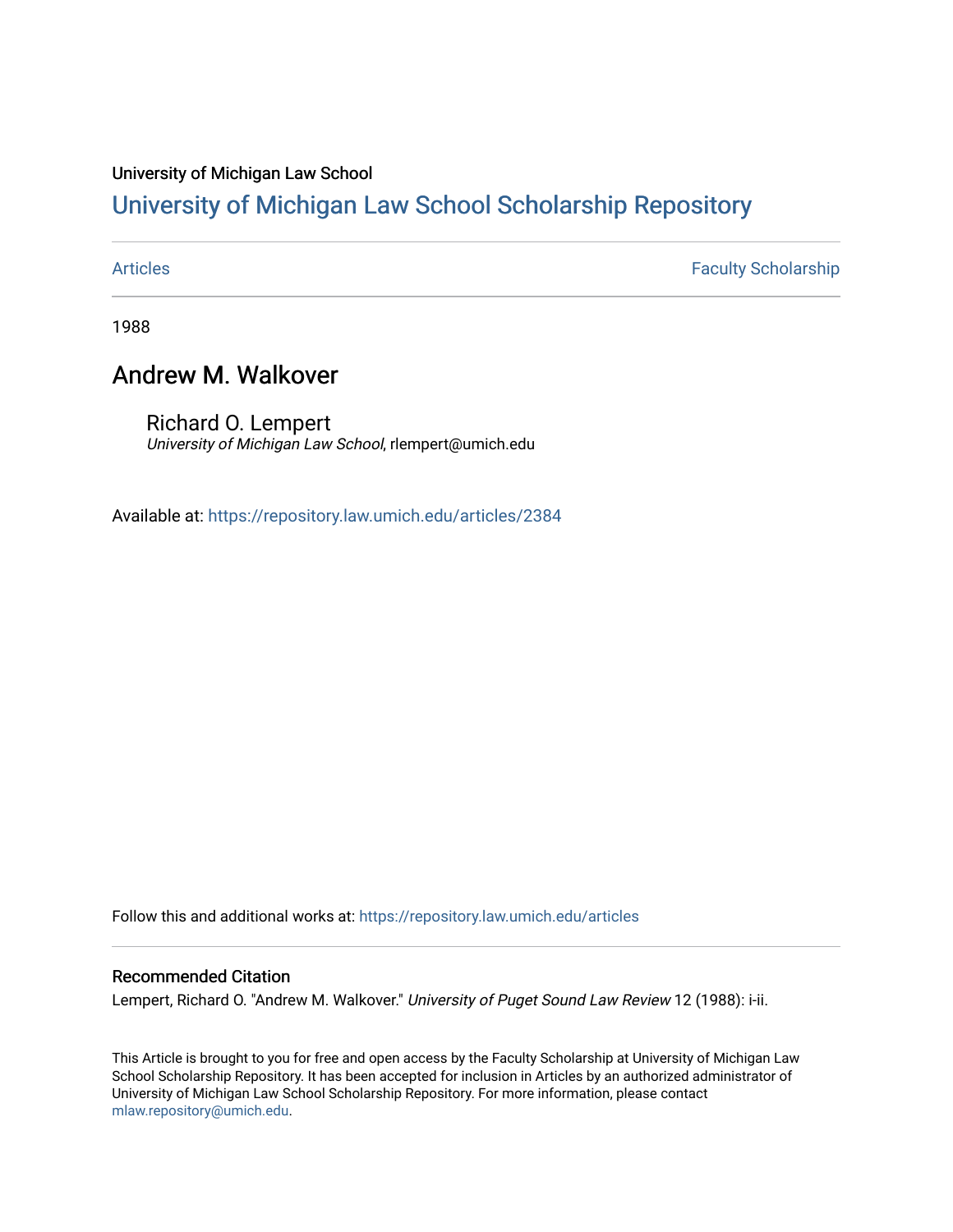## Andrew M. Walkover **1949-1988**

#### His TEACHERS REMEMBER **...**

I knew Andy Walkover best as a student. I met him first in my evidence class at the University of Michigan. He was the "sixties type" in the left rear corner who, especially at first, was too often absent but had the most interesting things to say when he came to class. I did not realize it at the time, but Andy was just beginning to discover his vocation.

Andy was a rare law student. He was interested in many things, but he would not let others set the agenda for his interests; in particular, he would not let an institution like a law school or impersonal forces like peer norms tell him what was or was not worthy of his attention. Nor was he driven by grades or by the fear that if he didn't learn certain things well he would be unable to succeed in practice. Instead he was driven by ideas; he loved to pursue them in reading and conversation.

In Andy's first year either the ideas or, more likely, the large classes in which he encountered them, did little to excite his interest. He began his second year wondering if law school was worth finishing. He ended that year with a sense of law as a potentially rich intellectual endeavor. By his third year, when he was outshining sociology graduate students as one of the stars of my Sociology of Law seminar, Andy was in full bloom. He had more ideas than he could pursue, and could envision a career pursuing them. By that time there was also an Andy Walkover fan club among the faculty, for several of us had identified Andy as one of the few students whom we could envision as a colleague. But Andy was still himself; there were still classes he did not wish to pursue deeply, and if a class wasn't worth pursuing deeply, it was, for Andy, hardly worth pursuing at all. Thus he graduated with an undistinguished gradepoint average but as one of the best and most interesting students to have come from this school.

I didn't hear often from Andy after he left Michigan, and I only saw him once, but I knew he had been right when he

 $\mathbf{i}$